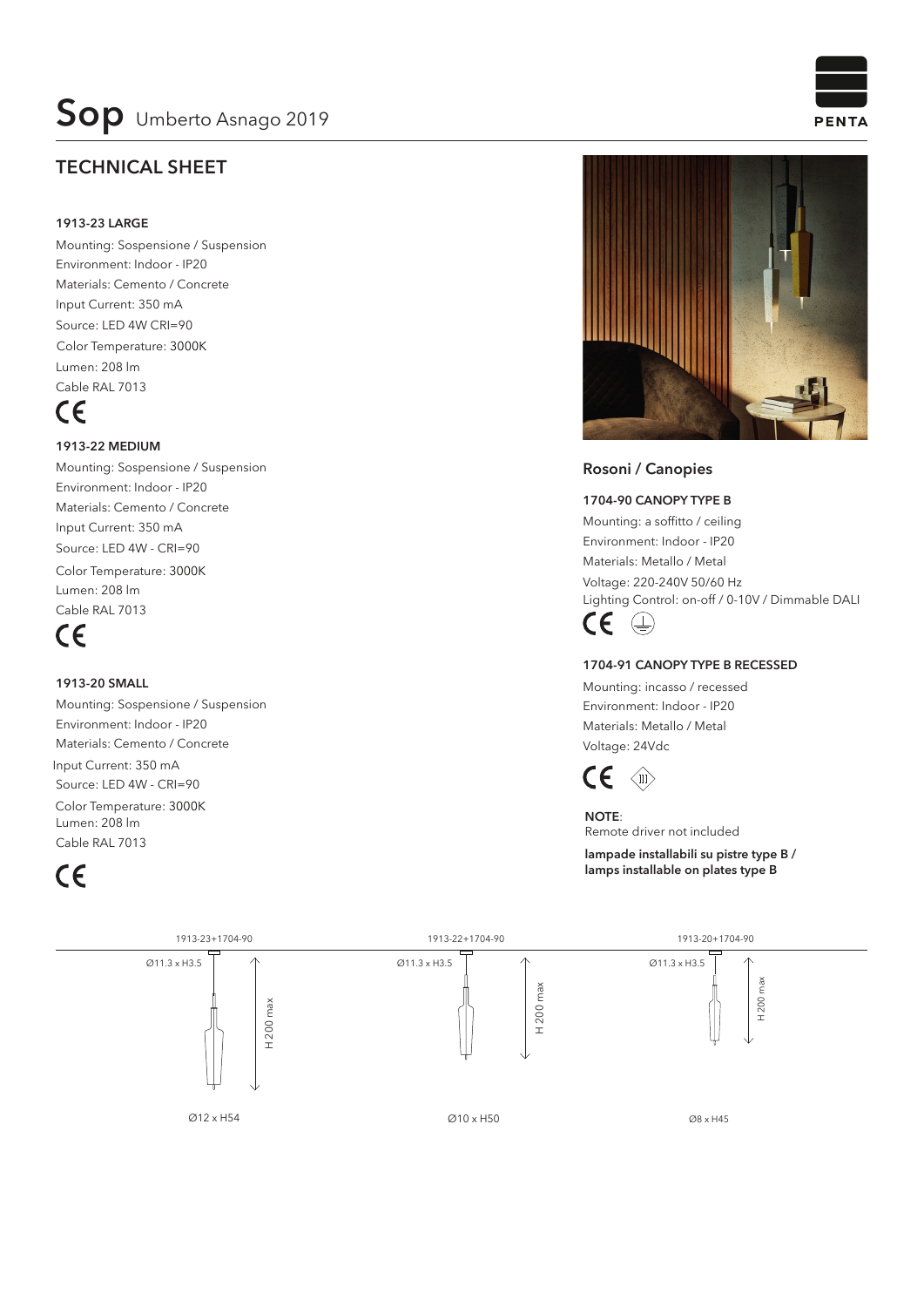#### **Finiture / Finishes**

#### **Struttura / Structure**



Grafite Graphite

Verde salvia Sage green



Senape Mustard



Bianco White